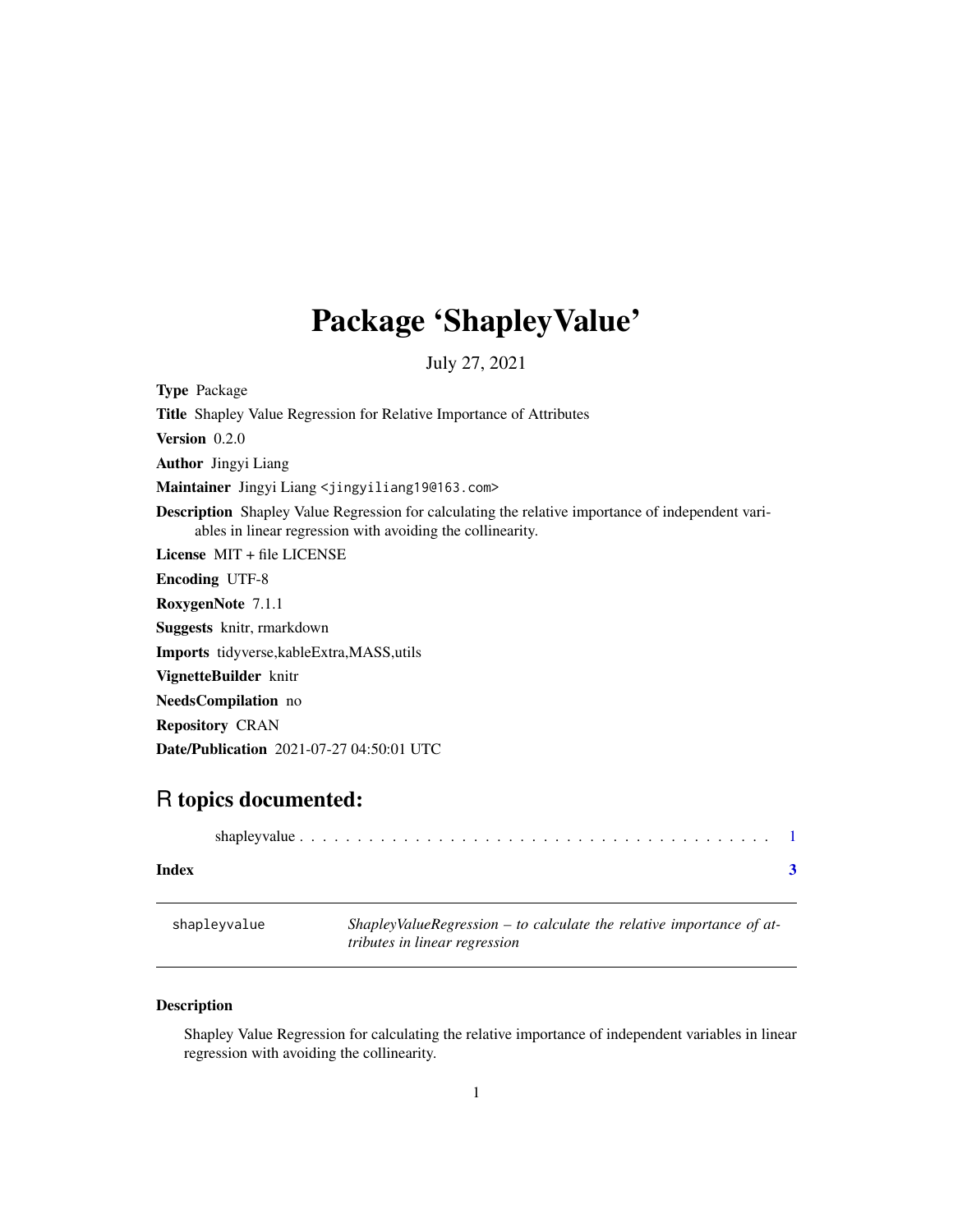#### Arguments

y A coloumn or data set of the dependent variable

x A matrix or data set of the independent variables

#### Value

The structure of the output is a datatable, with two rows:the unstandardized and standardized relative importance of each attributes using shapley value regression method.

#### Examples

```
library(MASS)
library(tidyverse)
data <- Boston
y <- data$medv
x \leftarrow as.data frame(data[, 5:8])shapleyvalue(y,x)
```